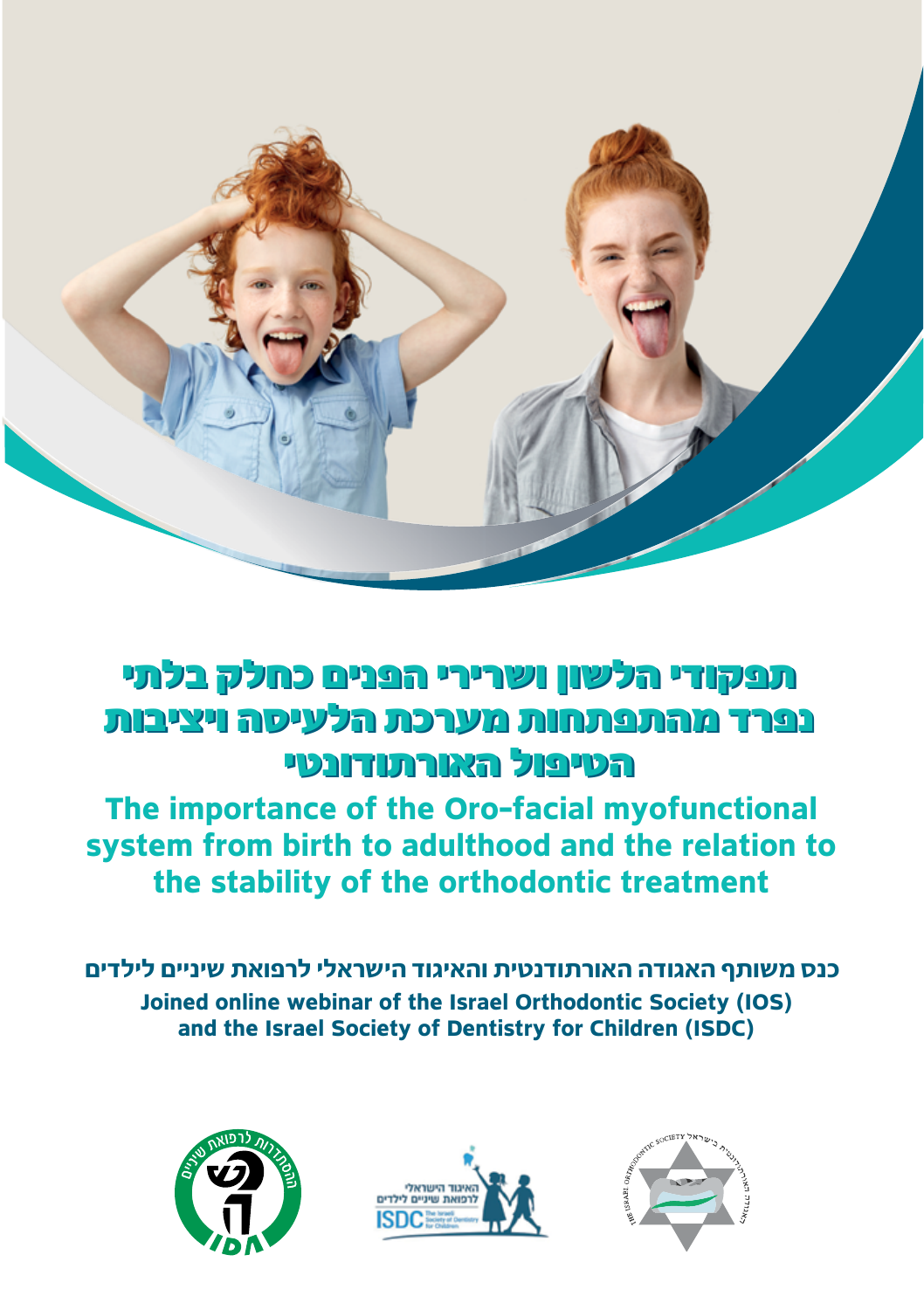## Thursday, April 22<sup>nd</sup> 2021, 19:30-22:00, 2021 22 April 23 PM

### **19:30-19:40**

Opening greetings: Dr. Esti Davidovich, Dr. Oded Yitschaky

### **19:40-20:00**

**Dr. Kevin Boyd:** Orofacial Myodysfunction, Malocclusion and Pre-apnea in Early Childhood

### **20:00-20:20**

**Dr. Eval Botzer:** How early we should start? Diagnosis and treatment of tongue tie in newborns and young kids

#### **20:20-20:40**

**Mrs. Samantha Weaver: Myofunctional Therapy:** A Critical Emerging Adjunct to Pediatric and Orthodontic Care

#### **20:40-21:00**

**Dr. Sandra Kahn:** The recognition of jaw epidemic upper airway resistance syndrome (UARS): Early childhood intervention for prevention

#### **21:00-21:20**

**Dr. Ruth-Gy Davidson: Interaction between** the neuro muscular system and the mouth

### **21:20-21:40**

**Dr. Rafi Romano:** Active retention and home exercises to improve post orthodontic treatment stability

## **21:40-22:00**

**Speakers' panel discussion** 

**Organizing committee: Dr. Eval Botzer, Dr. Rafi Romano, Prof. Dror Aizenbud**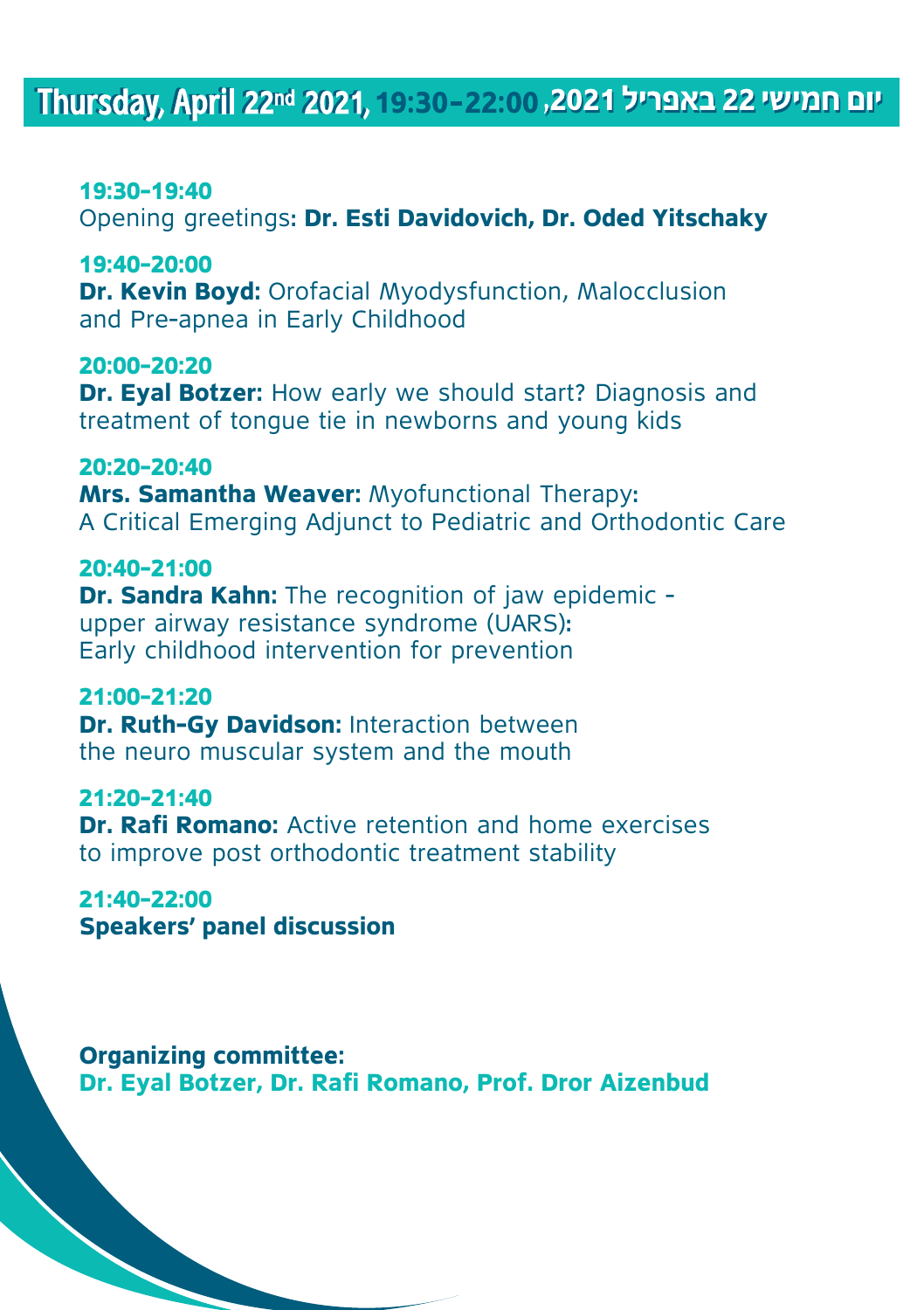# **Dr. Kevin Boyd D.D.S., M.Sc.**

## **Malocclusion and Pre-apnea in Early Childhood 19:40-20:00**

**Contract Contract Contract Contract Contract Contract Contract Contract Contract Contract Contract Contract Contract Contract Contract Contract Contract Contract Contract Contract Contract Contract Contract Contract Contr** 

respiratory complex (CFRC) in anatomically modern humans' (AMH), have Anthropologists have long reported that boney components of the craniofacialbeen diminishing since the advent of agriculture in the Middle East Fertile Crescent region some 10-15,000 years ago. However, evidence showing AMH malocclusion (AMH-M, i.e., narrowed/retruded boney components of the CFRC and associated misalignment and crowding of teeth), did not appreciably appear in populations until around the mid/late-17th-Century: and furthermore, consistent with these observations, there is very little evidence of AMH-M in contemporary hunter-gatherer societies with little or no exposure to modern industrialized (Westernized) cultures. It thus seems reasonable to posit that AMH-M is not primarily a genetically-determined phenotype, but more likely, an epigenetically-modulated (i.e., genetic-environmental dyad) trait. An argument will be made that there exists a connection between present-day

high prevalence of malocclusion in so-called Western-exposed societies, and lifelong dietary feeding behaviors, especially during the first years of infancy and early childhood (before the age of 71 months); a new Angle classification of beam (CBCT) radiographic scans of several pre-industrial skull specimens from malocclusion will be proposed. From craniometric data derived from 3-D conethe University of Pennsylvania's Museum of Anthropology, it can be accurately inferred that AMH's had lived with a well-developed and properly functioning CFRC'S for the hundreds of thousands of years preceding the Industrial Revolution.

As many AMH-M phenotypes are known to be comorbid with Sleep Disordered Breathing (SDB)/Obstructive Sleep Apnea (OSA), it is therefore quite possible that resolution of AMH-M in early life might also help prevent, reverse and better manage SDB/OSA at a pre-apnea stage of disease progression. Case studies from the author's private practice will be presented to support the proposed inter-connectedness of the craniofacial complex to the naso-<br>respiratory complex.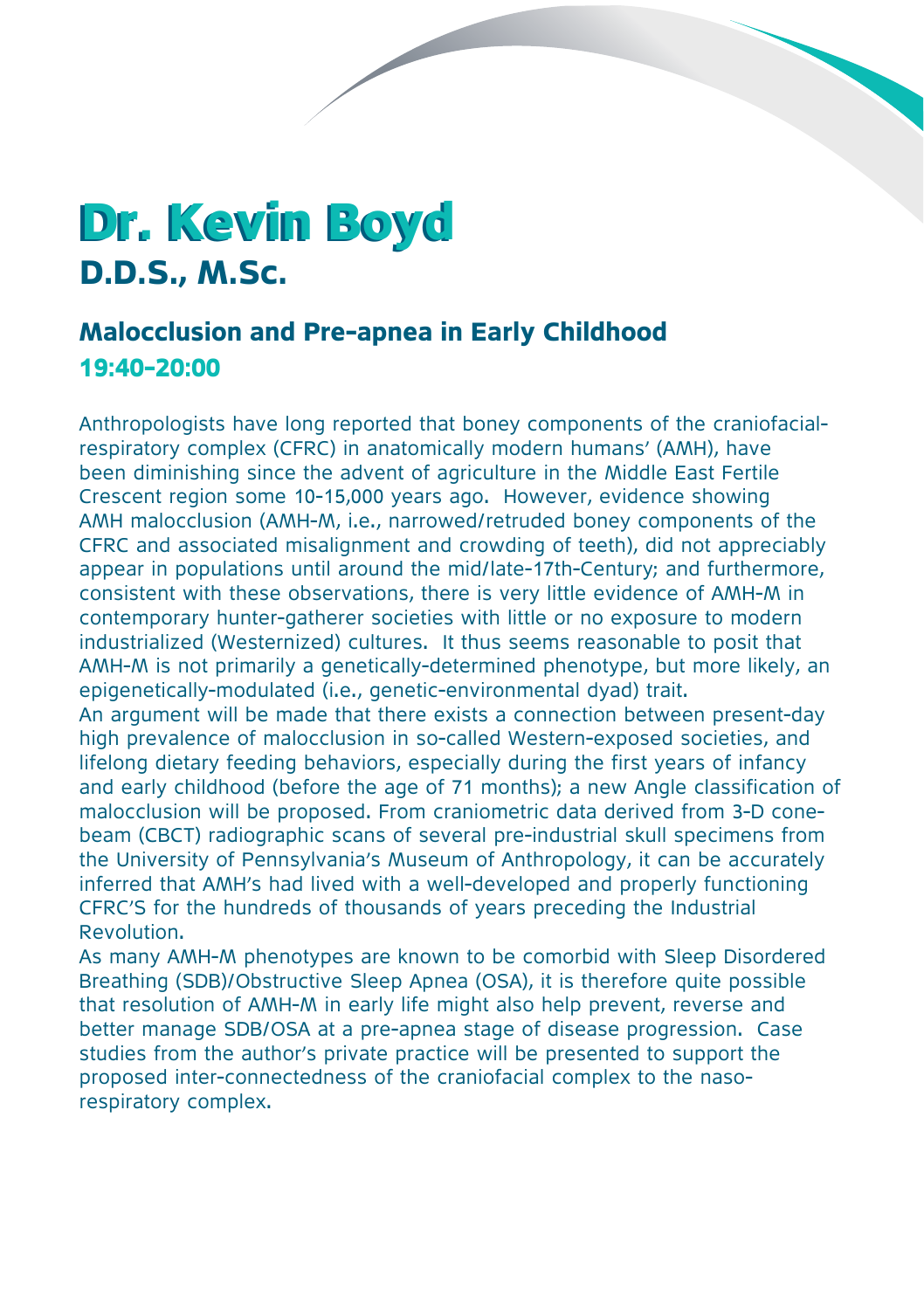# **Dr. Kevin Boyd**

Kevin Boyd is a board-certified pediatric dentist practicing in Chicago. He is also an attending instructor in the Pediatric Dentistry residency-training program at Lurie Children's Hospital where he additionally serves as a dental consultant to the Lurie Sleep Medicine service.

Prior to completing his dental degree from Loyola University's Chicago College of Dentistry in 1986, he had obtained an advanced degree (M.Sc.) in Human Nutrition from Michigan State University where his research interests were focused on unhealthy eating, dental caries, obesity and type-2 diabetes.

Kevin later attended the University of Iowa for his post-graduate residency training where he received a Certificate in Pediatric Dentistry in 1988. Dr. Boyd has served on the teaching faculties of the University of Illinois College of Dentistry, the University of Michigan's College of Dentistry, the University of Chicago Hospital and Michael Reese Hospital as an attending clinical instructor; he also served as a dental consultant to the Bone Marrow Transplant service at Rush Presbyterian-St. Luke's Medical Center. He has completed several pre-requisite courses in Biological Anthropology at Northeastern Illinois University in preparation for post-doctoral study and research in the newly emerging discipline of Evolutionary Medicine. His clinical focus is centered upon prevention of oral and systemic disease through promotion of healthy breathing and eating; his primary research interest is in the area of infant/early childhood feeding practices and how they impact palatal-facial development, naso-respiratory

competence and neuro-cognitive development. He is currently a Visiting Scholar at U. Pennsylvania doing research in the areas of anthropology and orthodontics He has recently been appointed as an adiunct Assistant Professor in the Dept of Anthropology at the University of Arkansas where he will be mentoring a PhD candidate's research in Dental Anthropology.

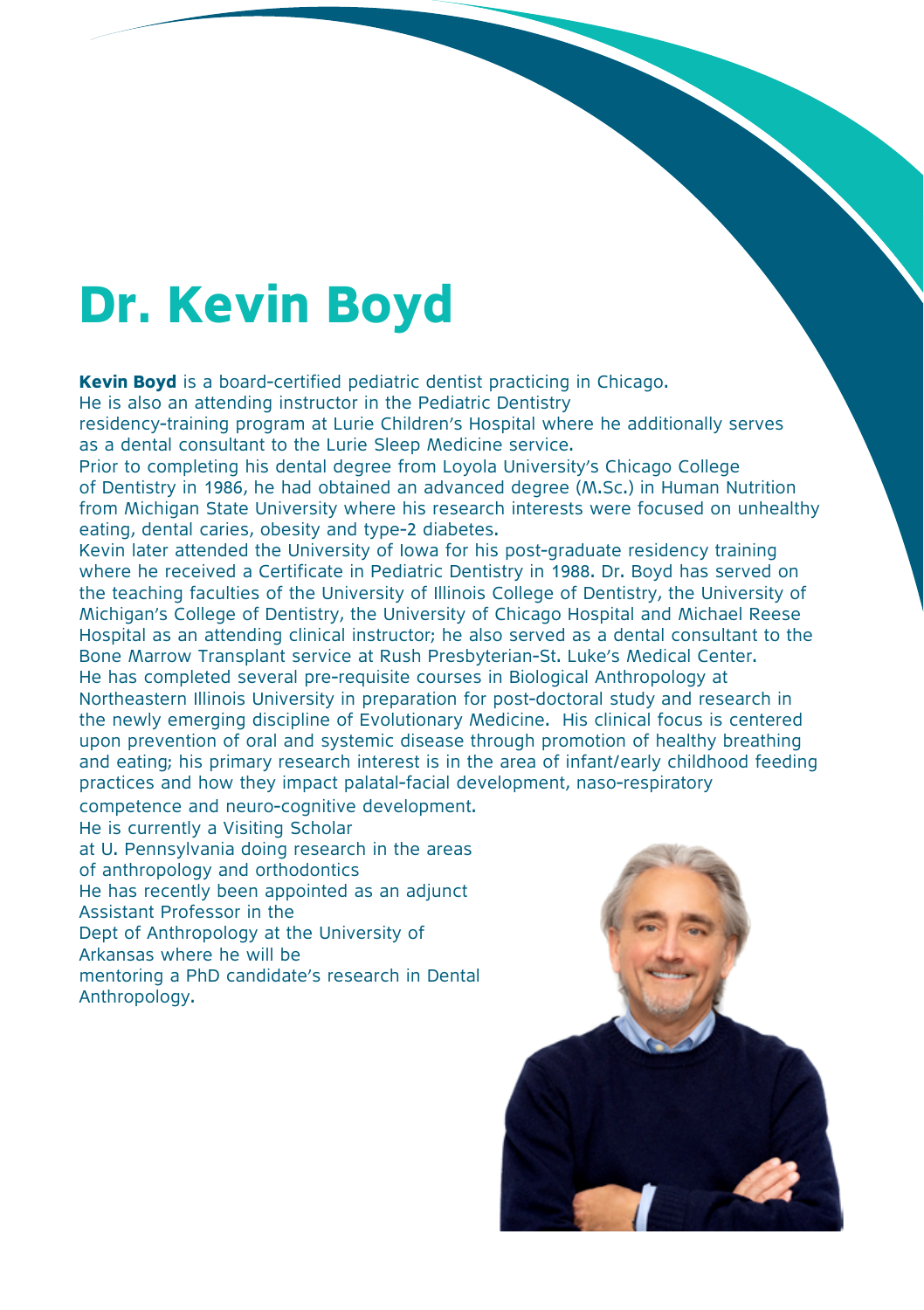# **Dr. Eyal Botzer**

**Malocclusion and Pre-apnea in Early Childhood 20:00-20:20 לשון קשורה בילוד והשפעתה על הגדילה וההתפתחות של מערכת הלעיסה ושרירי הפנים**

הנקה היא אחת הפעולות הראשונות הנפגעות מתפקוד לקוי של הפה והלשון ממחקרים עדכניים נמצא ששכיחות ההפרעה גבוהה מאד ומגיעה עד מעל .40% התערבות מוקדמת יכולה להביא את הילוד לתפקוד והתפתחות אורופציאלית תקינה לעומת תפקוד לא תקין השם את הילוד על כיוון התפתחות לקוי של חולי ובעיות הבאות לידי ביטוי לכל אורך החיים. התערבות מוקדמת ומודעות של רופאי השיניים תעזור בהשבת התפקוד והבריאות לפעוטות , ילדים מתבגרים ומבוגרים.

בהרצאה תודגם השפעת הלשון התת תפקודית על ההנקה וההתערבות שחרור הלשון להבאת הפה לתפקוד תקין.

> **ד"ר איל בוצר**, בוגר ברפואת שיניים בהדסה ירושלים בשנת 1990 ובוגר ההתמחות ברפואת שיניים לילדים בהדסה ב.1995 בין השנים 1995-1996 שהיתי כעמית מחקר בבית הספר לרפואת שיניים בNYU ומהלך אותה שנה השתלמתי בטכניקת טיפול בחיך ושפה שסועים ב- Institute Center Medical NYU of Craniofacial Reconstructive Plastic Surgery.

> עם חזרתי ארצה הקמתי את מרפאת השיניים לפעוטות ילדים ונוער במרכז הרפואי תל אביב על שם סוראסקי. ואני עומד בראשה. מאז שנת 2000 אני מעורב במחקר ובטיפול בילודים עם לשון קשורה ובין היתר פועל כעת להקמת מרכז מחקר ארצי לטיפול בבעיות הנקה ולשון קשורה.

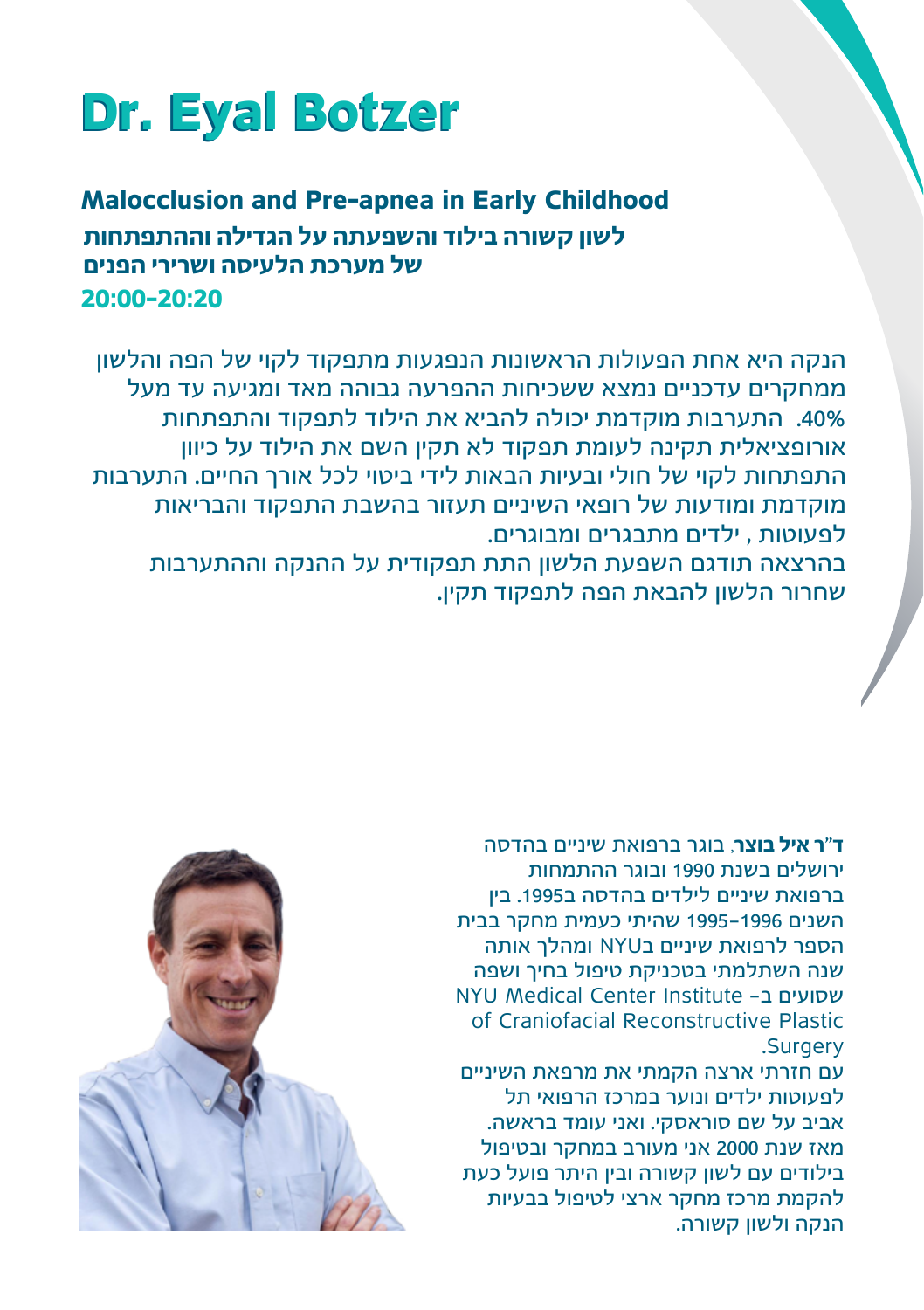# **Mrs. Samantha Weaver MS, SLP**

### **Consequences of an Untreated Myofunctional Disorder**

### **20:20-20:40**

Learning Objective: A case study following a patient over 40 vears reveals how important early intervention is when many red flags are missed in treatment.

invasive strategy to treat sleep disordered breathing, including Orofacial myofunctional therapy (OMT) represents a novel, non-OSA (Guilleminault 2013, Camacho 2015, Bandyopadhyay 2020). Recent evidence has supported its usage in children with OSA and may represent a nov-el paradigm of therapy that may prevent onset of pediatric OSA (Sullivan 2017). This talk eval-uates the recent evidence on OMT, while exploring what is clinically known that may be of im-mediate interest to those working in sleep medicine who wish to apply a robust, multidiscipli-nary approach including dentists, ENTs, pulmonary, and OMT intervention

**Samantha Weaver, MS, SLP, is a** Director and Clinical Lead Faculty for the Academy of Orofa-cial Myofunctional Therapy (AOMT), an institute that leads in the training and research facilita-tion of orofacial myofunctional therapy. A founding board member of the Academy of Applied Myofunctional Sciences (AAMS) Samantha is leading an effort the 1st validation study of OMT in a multinational RCT

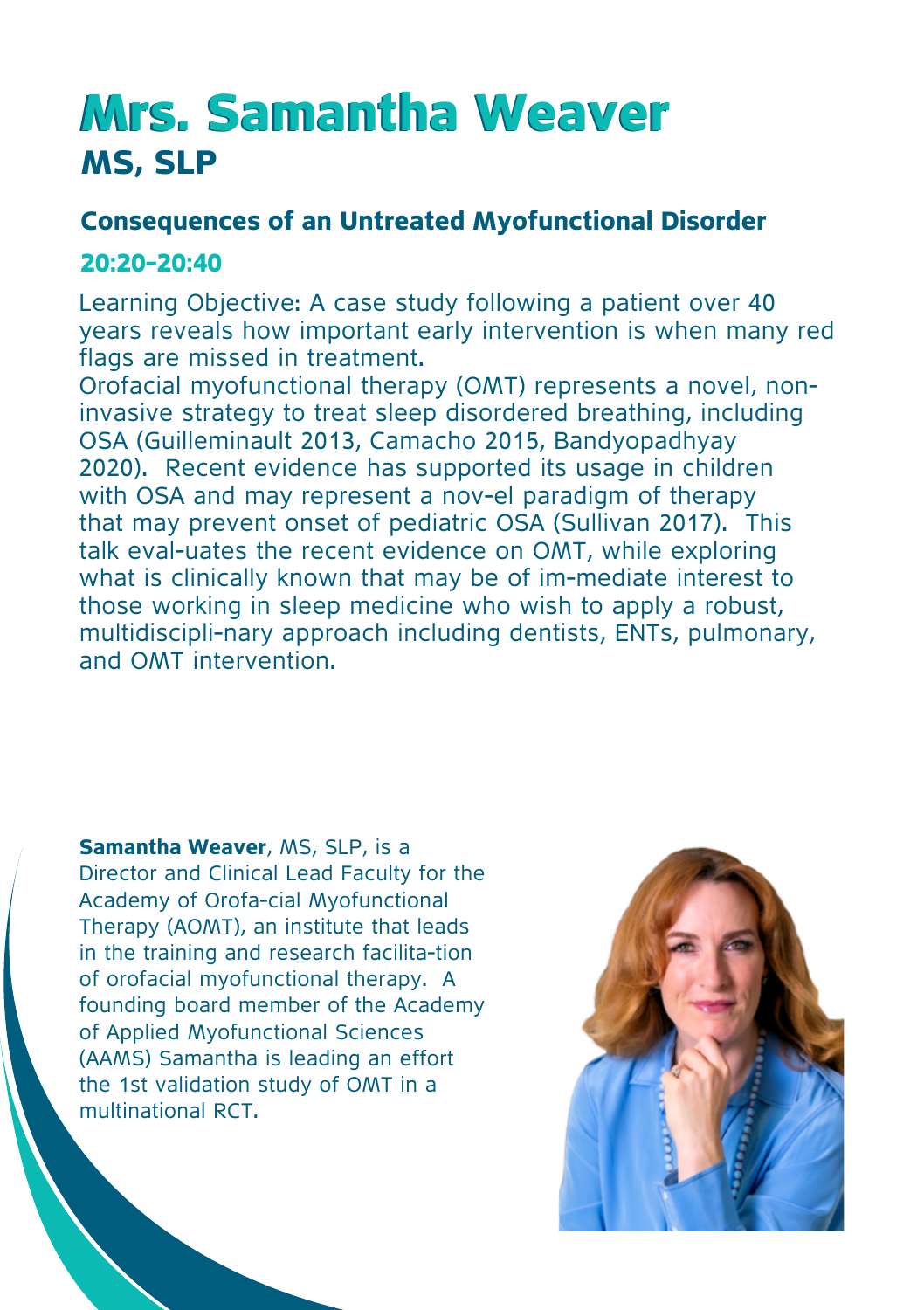# **Dr. Sandra Kahn**

**The recognition of jaw epidemic - upper airway resistance** syndrome (UARS): Early childhood intervention for prevention

### **20:40-21:00**

This presentation will focus on the modern view of evolution and how it shows that malocclusion, sleep apnea, and all of the serious health impacts related to the latter are almost entirely a non-genetic response to the greatest environmental changes humanity has ever faced - the agricultural and industrial revolutions. Topics covered will include: Different approaches to science; Genes mutations and environments; Natural selection and genetic drift: Generation time: Epigenetics: Hybridization: The myth of daddy's big teeth and mommy's small jaws. Treatments: vaccum activator, exercise programs to generate correct oral rest position, expansion, and surgery.

#### **Sandra Kahn, DDS, MSD**

From University of the Pacific, served on craniofacial teams at UCSF and Stanford, Graduate work in physical anthropology at UC Berkeley, in human craniofacial growth and development. Author of Let's Face it - a guide to your child's optimal health, facial and dental development: GOPex - Good Oral Posture Exercises - Your guide to being healthier, growing stronger and having straighter teeth! And Jaws: The Story of a Hidden Epidemic.

Translated Mew's, The Cause and Cure of Malocclusion. Developer of the Kahn-Bow, the only bimaxillary protraction device and the Forwardontic Vacuum Activator. A Diplomate of the American Board of Orthodontics practicing Forwardontics exclusively. She is currently coauthoring the books "NOse" about nasal function and Nitric Oxide with Ehrlich and Rangel: and "Biofunctional Breathing" with Engelke. Her scientific publications include peer reviewed journals in anthropology. otorhinolaryngology and recently .BioScience

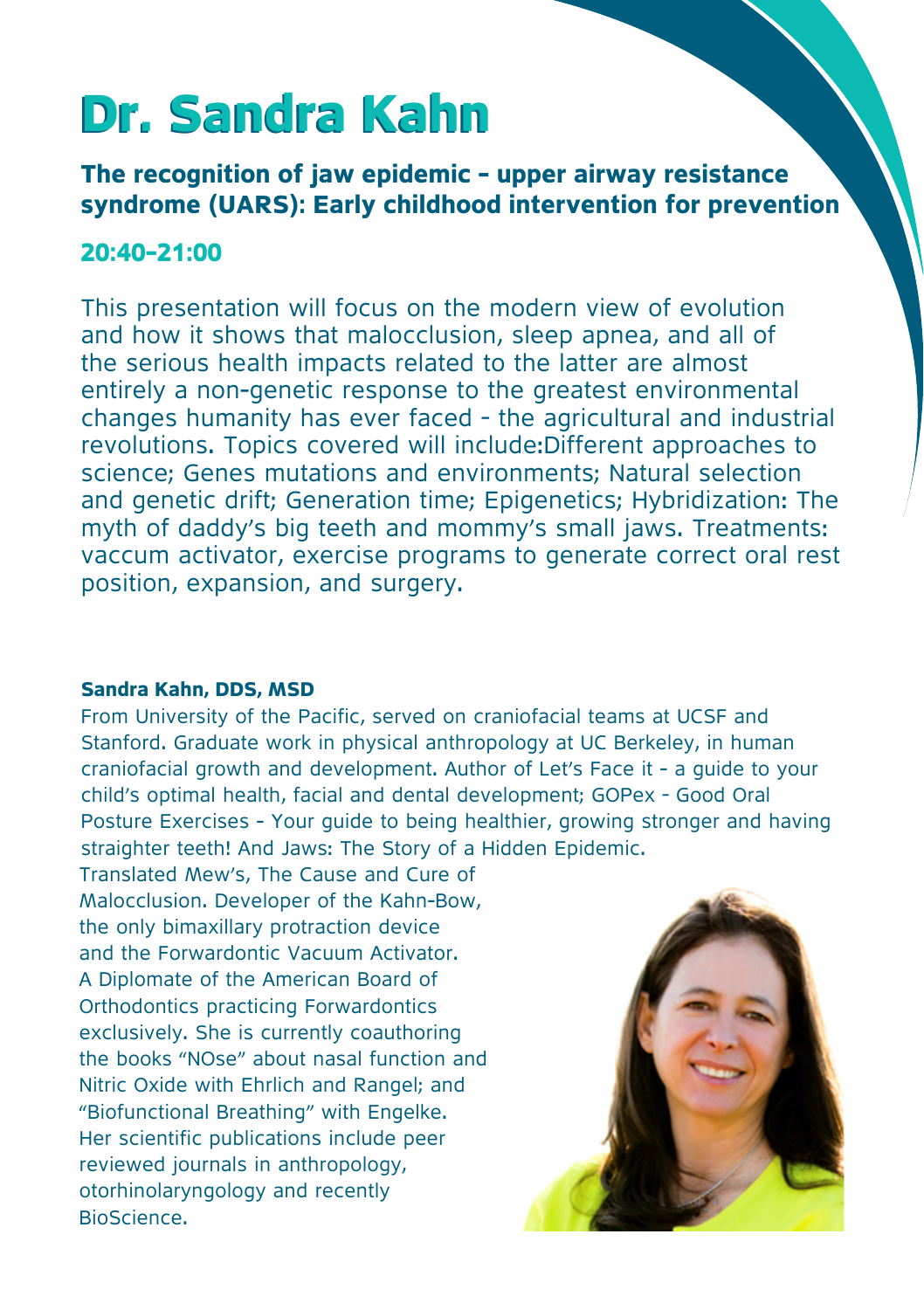# **Dr. Ruth-Gy Davidson**

**Interaction between the neuro muscular system and the mouth יחסי הגומלין בין מערכת הפה והמערכת הנוירו-מוסקולרית**

### **21:00-21:20**

ההתייחסות אל הפה כאל מערכת לכשעצמה המקיימת קשרים אנטומים ותפקודיים עם שאר הגוף, מאפשרת לנו לראות אותה כחלק מהמערכת הנוירומוסקולרית של הגוף כולו. זהו יתרון גדול עבורנו, מכיוון שעובדה זאת פותחת לנו פתח למציאת פתרונות לבעיות שעל פניו לא נראות כלל קשורות למקצוע שלנו, ולעיתים נחשבות כחסרות פתרון. חלקן קשורות ישירות לתפקוד מערכת הפה עצמה כמו בעיות במפרקי הלסת, מצבי סגר מרובים, הידוק וחריקת שיניים, גאג רפלקס מוגבר, הגבלה בפתיחת הפה, יובש פה ועוד. חלקן קשורות לבעיות נוירו מוסקולריות שונות של הגוף כולו כמו כאבי ראש, כאבי גב, קשיים בהליכה, קשיים בתפקוד הזרועות ועוד. תחום רפואי שהתפתח בעולם בעשרות השנים האחרונות נקרא פוסטורולוגיה כלומר אסכולת היציבה )posture - יציבה(. אסכולה זאת עוסקת בהשפעות של מערכות הגוף השונות על היציבה שלנו ובכך משלבת בין תחומי הרפואה השונים מנקודת מבט תפקודית, לרבות תחום רפואת השיניים. ההבנה שלעיתים מקור הבעיה של המטופל או פתרונה, כלל אינו נמצא באיבר הסובל, מאפשרת לנו למצוא דרכים לעזור למטופל במנעד רחב יותר של טיפולים. בהקשר זה ניתן לראות גם את מערכת הפה כחלק ממערכת היציבה של הגוף, ורופא השיניים יכול לבדוק, לאבחן ולהציע טיפול מתאים.

בהרצאה נבחן את מערכת הפה והיחסים ההדדיים שהיא מקיימת עם מערכת היציבה. נראה איך רופא השיניים יכול להיות חלק מהמערך הטיפול הכללי של המתרפא הסובל, בין אם הוא מוגדר בריא, או בין אם הוא סובל מאיזו פתולוגיה מוגדרת, כמו פיברומיאלגיה, פרקינסון וכו'. נשים דגש מיוחד על האופן בו אנחנו יכולים לגייס את הידע הזה גם לטובת העבודה שלנו במסגרת הטיפול הדנטלי, אם כדי להקל על הטיפול בזמן המפגש עצמו, ואם כדי לשפר את הפרוגנוזה שלו.

 $\overline{\phantom{0}}$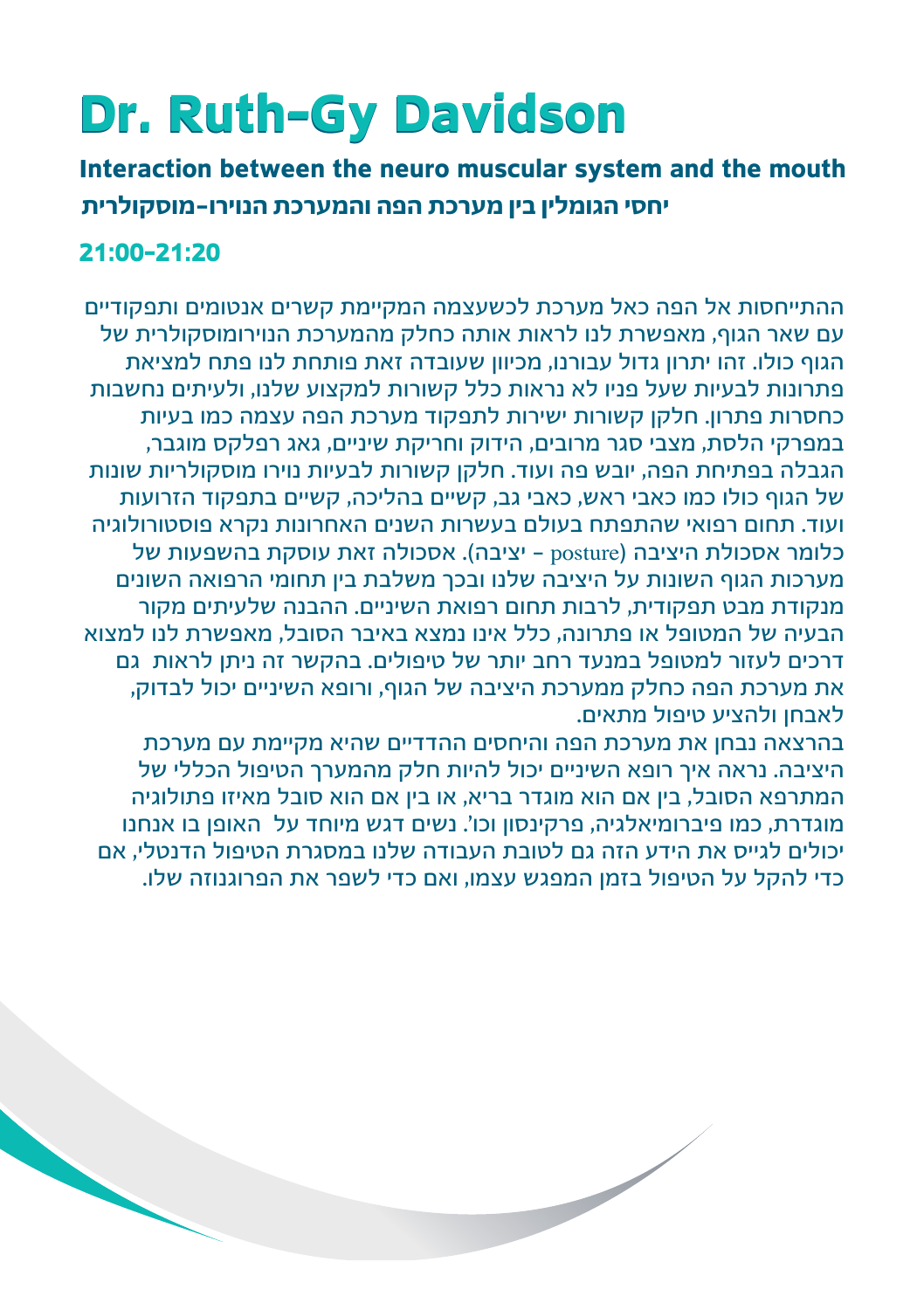## ד"ר רות-גי דוידזון

סיימה את לימודיה לתואר D.M.D. בשנת ,1987 בבית ספר לרפואת שיניים ע"ש מוריס וגבריאלה גולדשלאגר, בבית הספר לרפואה באוניברסיטת תל-אביב. במסגרת לימודי ההמשך ברפואת השיניים, סיימה ב1991- קורס בן שנה בנושא פונקציה ודיספונקציה של המערכת הסטומטוגנטית, בחוג לאוקלוזיה בראשות פרופ' גזית, באוניברסיטת תל- אביב. בשנים ,1993-1995 למדה לימודי אקופונקטורה ורפואה סינית במסגרת קורס לרופאים באוניברסיטת בר-אילן, בהנחייתם של פרופ' רפי קרסו ודר' יאיר מיימון. עברה השתלמויות רבות בנושאי אסתטיקה ושיקום בארץ ובמיוחד באיטליה, שם גם נחשפה לראשונה לתחום רפואי רב מערכתי – פוסטורולוגיה )posture-יציבה(, שלא היה אז עדיין מוכר בארץ. במסגרת זאת השתלמה בנושא התפקודיות של הפה )המשנן והסגר, הלשון .<br>והבליעה) והשפעתה על בעיות נוירומוסקורלריות שונות של איזור ראש צוואר ושל הגוף כולו. בהמשר עברה גם מספר השתלמויות בנושא ה-Oral Myofunctional Therapy. כלומר פיזיותרפיה ייעודית לשרירי הלשון, הפה והפנים )פהתרפיה(. ביוני 2018 יזמה וארגנה את הכנס הראשון לפוסטורולוגיה בישראל, כנס מדעי איטלקי ישראלי, שהתקיים בחסות שגרירות איטליה, באוניברסיטת תל אביב, בשיתוף פעולה עם Raoul .prof Saggini מומחה באורתופדיה ושיקום באוניברסיטת Italia ,Chieti. בעלת מרפאה פרטית בתל-אביב העוסקת ברפואת שיניים משמרת ושיקומית, המטפלת בעיקר במתרפאים בוגרים. הטיפולים מתקיימים עם דגש על ליקויים תפקודיים של המערכת הסטומטוגנטית, שבחלקם קשורים לבעיות של יציבת הגוף. עובדת בשיתוף פעולה הדוק עם פזיותרפיסטים, אוסטאופטים, קלינאיות תקשורת, מדריכות נשימה בשיטת בוטייקו, אורטופטיסטים, ועוד, כדי לתת מענה נרחב למגוון בעיות תפקודיות.